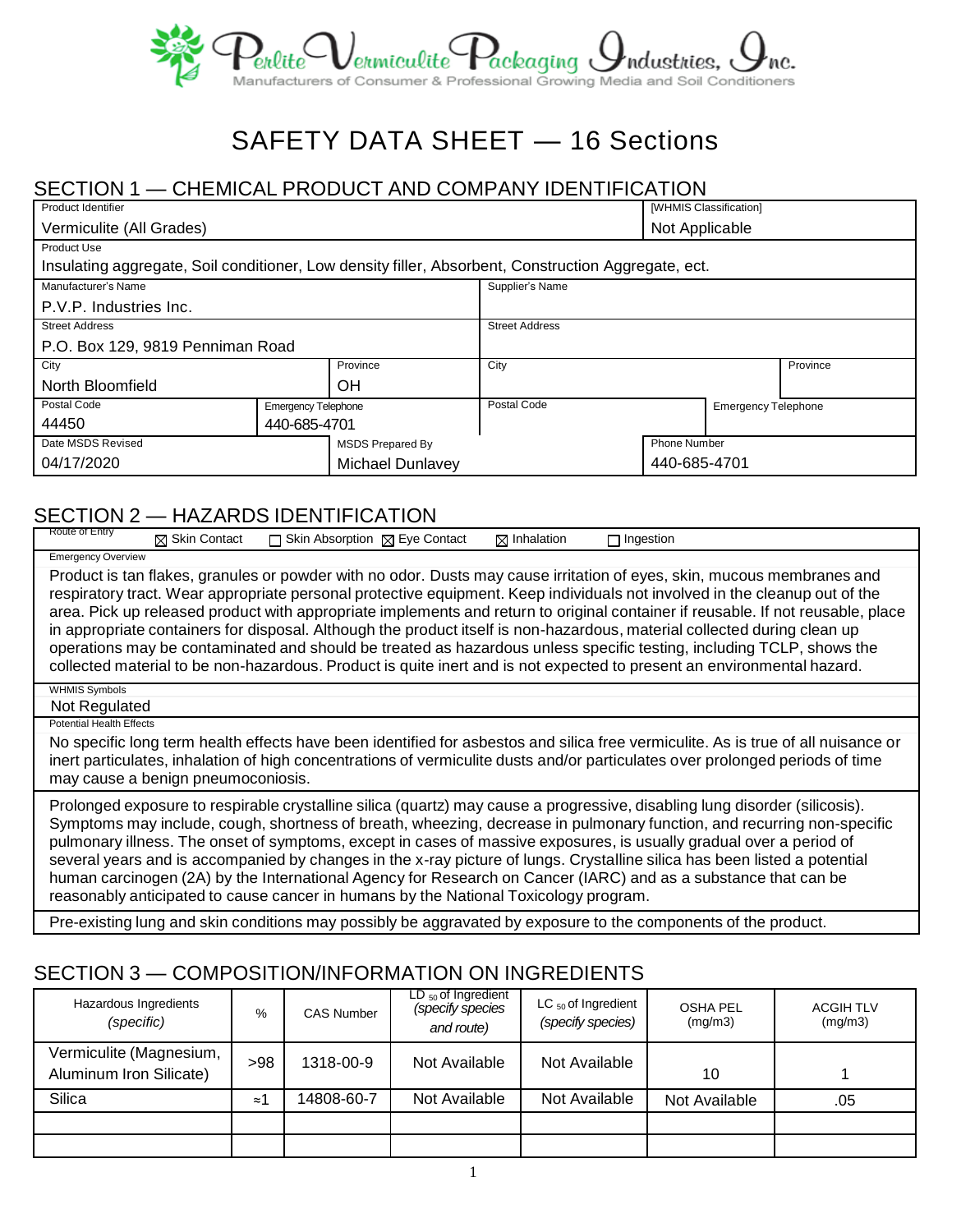

## SECTION 4 — FIRST AID MEASURES

Skin Contact

Wash thoroughly with mild soap and water. Seek medical attention if irritation develops. Remove any contaminated clothing and launder thoroughly before reuse.

Eye Contact

Flush with tepid water for at least 20 minutes holding the eyelids wide open. Seek medical attention if irritation develops. Inhalation

Remove exposed person to fresh air. If breathing is difficult, oxygen may be administered. If breathing has stopped, artificial respiration should be started immediately. Seek medical attention.

Ingestion

Not expected to be an important route of entry into the body. If large amounts of the product are ingested, seek medical attention.

## SECTION 5 — FIRE FIGHTING MEASURES

| Flammable                                                     | If yes, under which conditions?        |                                                  |  |  |  |
|---------------------------------------------------------------|----------------------------------------|--------------------------------------------------|--|--|--|
| $\boxtimes$ No<br>$\sqcup$ Yes                                |                                        |                                                  |  |  |  |
| <b>Means of Extinction</b>                                    |                                        |                                                  |  |  |  |
| Use extinguishing media appropriate for surrounding material. |                                        |                                                  |  |  |  |
| Flashpoint (° C) and Method                                   | Upper Flammable Limit (% by volume)    | Lower Flammable Limit (% by volume)              |  |  |  |
| Not Available                                                 | Not Available                          | Not Available                                    |  |  |  |
| Auto ignition Temperature (°C)                                | Explosion Data - Sensitivity to Impact | Explosion Data - Sensitivity to Static Discharge |  |  |  |
| Not Available                                                 | Not Available                          | Not Available                                    |  |  |  |
| <b>Hazardous Combustion Products</b>                          |                                        |                                                  |  |  |  |
| Not Available                                                 |                                        |                                                  |  |  |  |
| <b>NFPA</b>                                                   |                                        |                                                  |  |  |  |
| Health: 1, Flammability: 0, Reactivity: 0, Other: None        |                                        |                                                  |  |  |  |

## SECTION 6 — ACCIDENTAL RELEASE MEASURES

Pick up released product with appropriate implements and return to original container if reusable. If not reusable, place in appropriate containers for disposal. Appropriate personal protective equipment cited in Section 8 should be worn during all clean up operations. Although the product itself is non-hazardous, material collected during clean up operations may be contaminated and should be treated as hazardous unless specific testing, including TCLP, shows the collected material to be non hazardous

## SECTION 7 — HANDLING AND STORAGE

Handling Procedures and Equipment

Appropriate personal protective equipment cited in Section 8 should be worn during handling. Wet mopping or vacuuming with a unit that contains a HEPA filter is recommended to clean up any dusts that may be generated during handling and processing. See also section 6. Wash hands and face thoroughly before eating, drinking or smoking.

Storage Requirements

Do not store with or near incompatible materials cited in Section 10. Store in tightly closed containers out of contact with the elements. Good housekeeping and engineering practices should be employed to prevent the generation and accumulation of dusts.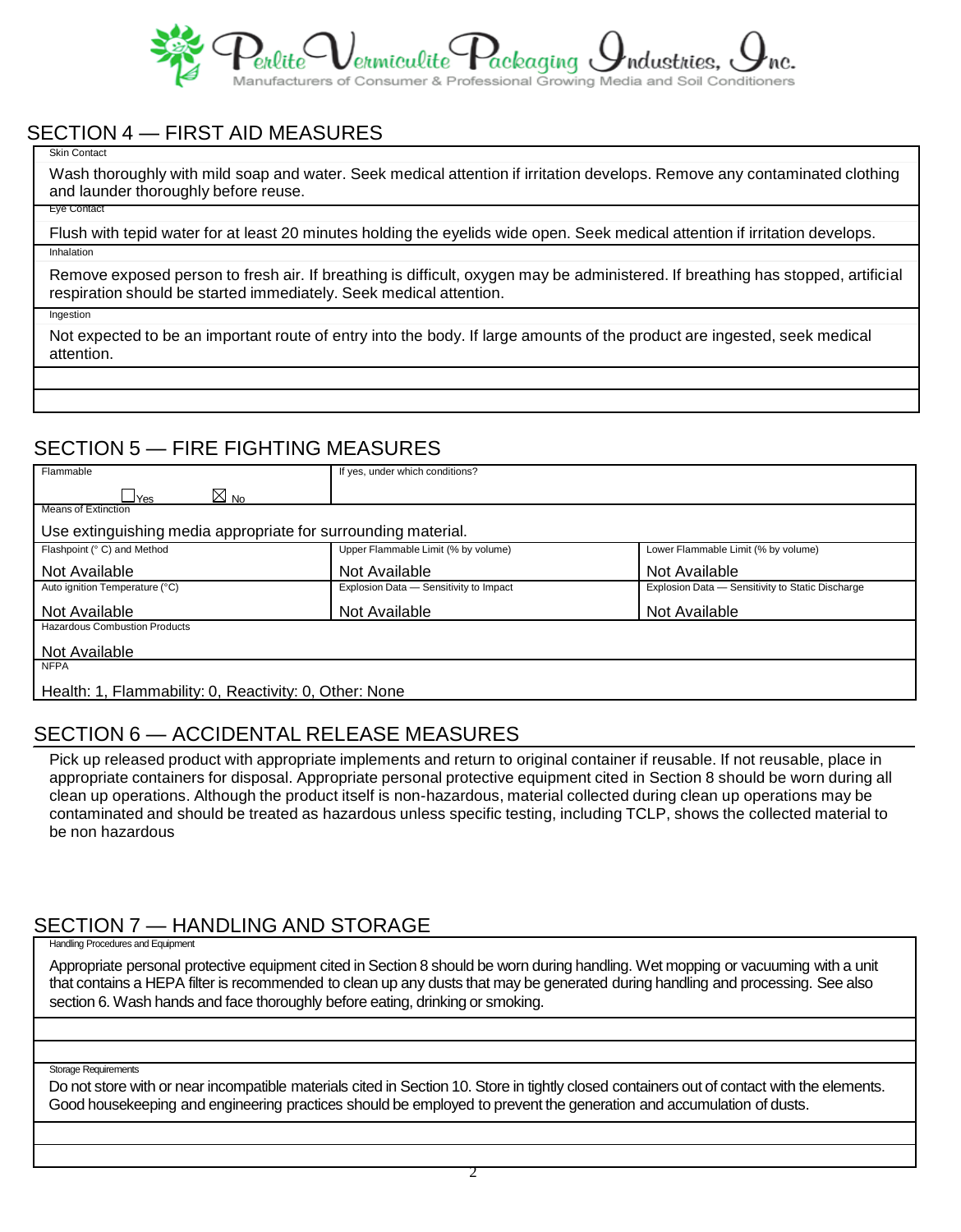

## SECTION 8 — EXPOSURE CONTROL / PERSONAL PROTECTION

| <b>Exposure Limits</b>                                                                                                                                                                                                                                                                                                                                                                                                                                                                                                                                                                                                                                          | $\boxtimes$ ACGIH TLV | $\boxtimes$ OSHA PEL   | Other (specify)            |          |                      |       |
|-----------------------------------------------------------------------------------------------------------------------------------------------------------------------------------------------------------------------------------------------------------------------------------------------------------------------------------------------------------------------------------------------------------------------------------------------------------------------------------------------------------------------------------------------------------------------------------------------------------------------------------------------------------------|-----------------------|------------------------|----------------------------|----------|----------------------|-------|
| Specific Engineering Controls (such as ventilation, enclosed process)                                                                                                                                                                                                                                                                                                                                                                                                                                                                                                                                                                                           |                       |                        |                            |          |                      |       |
| Local exhaust ventilation should be provided to maintain exposures below the limits recommended for nuisance particulates<br>of 10 mg/M^3 for total particulates and 3 mg/M^3 for respirable particulates. Design details for local exhaust ventilation<br>systems may be found in the latest edition of "Industrial Ventilation: A manual of Recommended Practices" published by the<br>ACGIH Committee on Industrial Ventilation, P.O. Box 16153 Lansing, MI 48910. The need for local exhaust ventilation<br>should be evaluated by a professional industrial hygienist. Local exhaust ventilation systems should be designed by a<br>professional engineer. |                       |                        |                            |          |                      |       |
|                                                                                                                                                                                                                                                                                                                                                                                                                                                                                                                                                                                                                                                                 |                       |                        |                            |          |                      |       |
| Personal Protective Equipment                                                                                                                                                                                                                                                                                                                                                                                                                                                                                                                                                                                                                                   | $\bowtie$<br>Gloves   | $\boxtimes$ Respirator | $\boxtimes$ <sub>Eye</sub> | Footwear | $\boxtimes$ Clothing | Other |
| If checked, please specify type                                                                                                                                                                                                                                                                                                                                                                                                                                                                                                                                                                                                                                 |                       |                        |                            |          |                      |       |
| Gloves: Polymeric gloves are recommended to prevent possible irritation. PVC or similar construction materials are<br>recommended.                                                                                                                                                                                                                                                                                                                                                                                                                                                                                                                              |                       |                        |                            |          |                      |       |
| Respirator: If dusts or particulates are generated during handling or processing and exposures may exceed the limits cited<br>above, use, as a minimum, a NIOSH approved1/2 face piece respirator with cartridges approved for particulate matter with<br>an exposure limit of not less than 0.05 mg/M^3. If exposures may exceed 10 times the limit cited in Section 2, consult your<br>respiratory protective equipment supplier or a professional industrial hygienist for selection of the proper equipment. The<br>evaluation of the need for respiratory protection should be made by a professional industrial hygienist.                                |                       |                        |                            |          |                      |       |
| Eye: Chemical protective goggles are recommended where there is the possibility of eye contact with the product. Safety<br>glasses with side shields are recommended for all other operations.                                                                                                                                                                                                                                                                                                                                                                                                                                                                  |                       |                        |                            |          |                      |       |
| Clothing: A polymeric coated apron or other body covering is recommended where there is a possibility if regular work<br>clothing becoming contaminated with the product. All soiled or dirty clothing and personal protective equipment should be<br>thoroughly cleaned and reuse.                                                                                                                                                                                                                                                                                                                                                                             |                       |                        |                            |          |                      |       |

# SECTION 9 — PHYSICAL AND CHEMICAL PROPERTIES

| <b>Physical State</b>   | Odor and Appearance                    | Odor Threshold (ppm)  |
|-------------------------|----------------------------------------|-----------------------|
| Solid                   | Tan/Brown Flakes, Granules, or Powder. | I None                |
| <b>Specific Gravity</b> | Vapor Density ( $air = 1$ )            | Vapor Pressure (mmHq) |
| (Bulk) 4-9 lbs./cu.ft.  | N/A                                    | N/A                   |
| <b>Evaporation Rate</b> | Boiling Point (° C)                    | Freezing Point (° C)  |
| N/A                     | Not Determined                         | N/A                   |
| pH                      | Coefficient of Water/Oil Distribution  | [Solubility in Water] |
|                         |                                        |                       |

#### SECTION 10 - STABILITY AND REACTIVITY

| <b>Chemical Stability</b>                                                                                     |                            |           | If no, under which conditions?                      |  |
|---------------------------------------------------------------------------------------------------------------|----------------------------|-----------|-----------------------------------------------------|--|
|                                                                                                               | $\boxtimes_{\texttt{Yes}}$ | $\Box$ No |                                                     |  |
| Incompatibility with Other Substances                                                                         |                            |           | If yes, which ones?                                 |  |
|                                                                                                               | $\boxtimes$ Yes            | $\Box$ No | Do not store with strong acids, or reducing agents. |  |
| Reactivity and under what conditions?                                                                         |                            |           |                                                     |  |
| Product will undergo an exfoliation reaction with a resultant large increase in volume at approximately 300°. |                            |           |                                                     |  |
| Hazardous Decomposition Products                                                                              |                            |           |                                                     |  |
| None that are known. Product is stable to at least 2400° F.                                                   |                            |           |                                                     |  |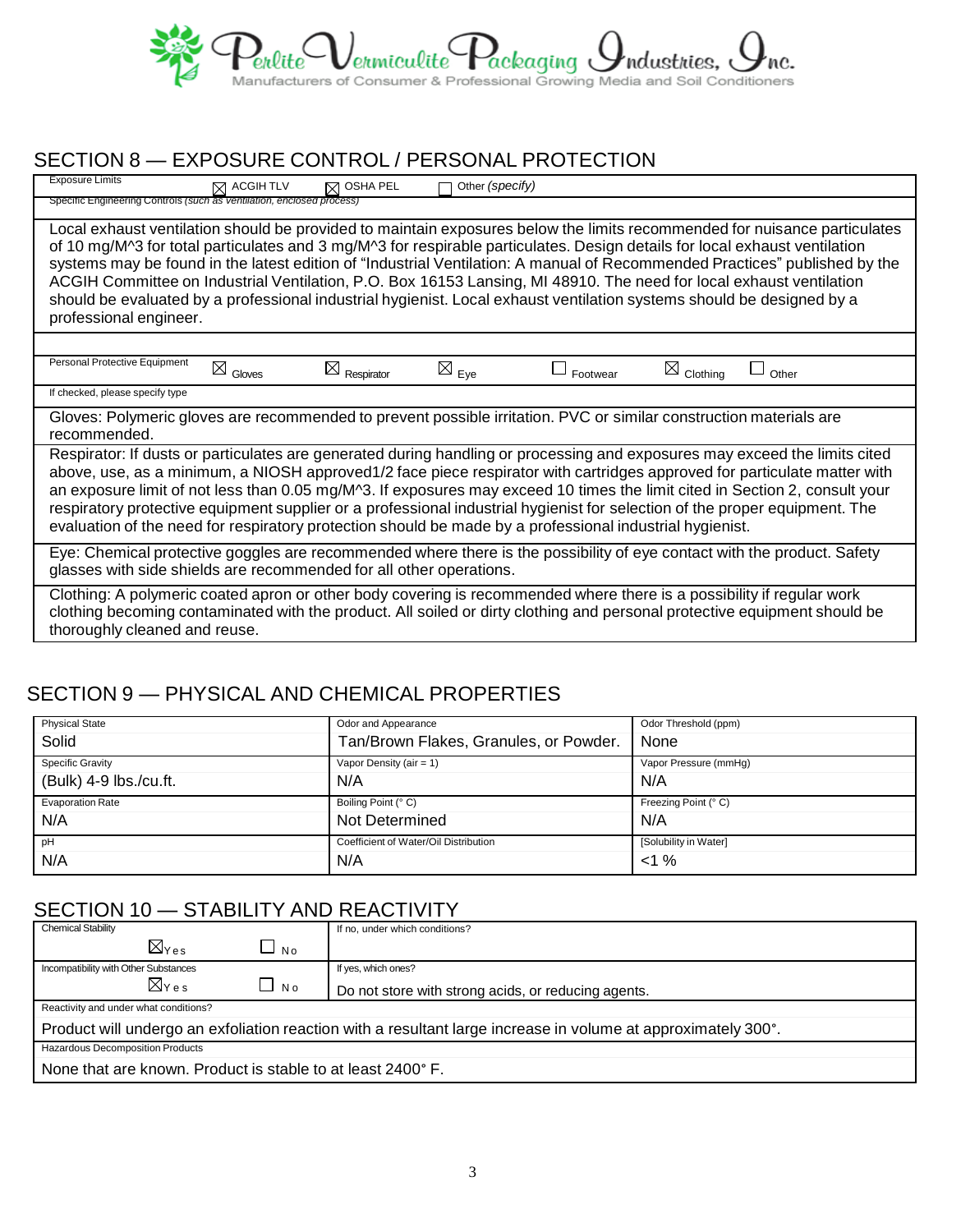

#### SECTION 11 — TOXICOLOGICAL INFORMATION

Effects of Acute Exposure

Eye contact may cause mechanical irritations if exposed to excessive amount of vermiculite. Skin contact may aggravate existing dermatitis. Inhalation from prolonged and continuous exposure may aggravate existing asthmatic or respiratory conditions.

Effects of chronic exposure

Prolonged inhalation of excessive levels vermiculite dust may cause a simple pneumoconiotic condition, not normally associated with a decrement in lung function. In cases of long-term exposure to extremely high levels of dust, complicated pneumoconiosis with lung function may occur.

| Irritancy of Product                 |                           |
|--------------------------------------|---------------------------|
| N/A                                  |                           |
| Skin sensitization                   | Respiratory sensitization |
| N/A                                  | N/A                       |
| Carcinogenicity-IARC                 | Carcinogenicity - ACGIH   |
| N/A                                  | N/A                       |
| Reproductive toxicity                | Teratogenicity            |
| N/A                                  | N/A                       |
| Embrotoxicity                        | Mutagenicity              |
| N/A                                  | N/A                       |
| Name of synergistic products/effects |                           |
| N/A                                  |                           |

# SECTION 12 — ECOLOGICAL INFORMATION

Aquatic Toxicity

In vitro ecotoxicity studies conducted on aqueous extracts of the product under the auspices of the South African Department of Water Affairs and Forestry in 1998 indicated that the product most probably is not toxic to the environment. In each of the ecotoxicity tests cited below, 50 grams of the product were extracted with a liter of distilled water. The resulting solution was used to derive the toxicity parameters. The 48 hour EC<sub>0</sub> and EC<sub>50</sub> (Daphnia pulex lethality) were determined to be >50 milligrams of extract per liter (mg/l). The 72 hour  $EC_0$  and  $EC_{50}$  (algal, Selenastrum capricornutum, growth inhibition) were determined to be >50 mg/l. The 72 hour  $EC_0$  and  $EC_{50}$  (bacterial, Pseudomonas putida, growth inhibition) were determined to be >50 mg/l. The 48 hour  $EC_0$  and  $EC_{50}$  (frog, Xenopus laevis, embryo lethality) were determined to be >50 mg/l.

### SECTION 13 — DISPOSAL CONSIDERATIONS

Waste Disposal

As prepared, product is considered non-hazardous. It should be disposed of in and EPA approved landfill in accordance with all local, state and federal regulations. If used or waste product is disposed of testing, including TCLP, should be conducted to determine hazard characteristics. Empty containers will contain product residues. Observe proper safety and handling precautions. Do not allow empty containers or packaging to be used for any purpose except to store and ship original product.